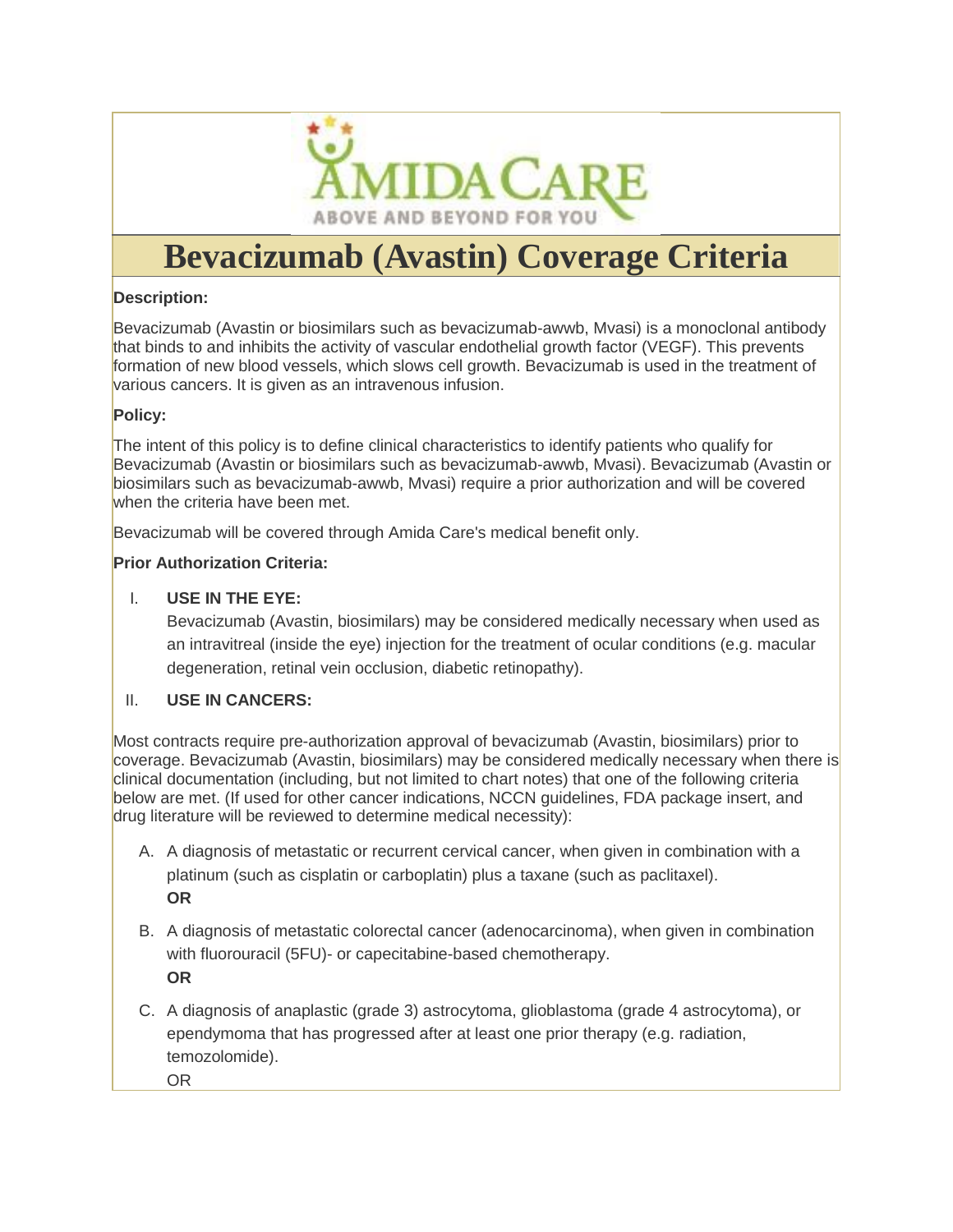- D. A diagnosis of unresectable, locally advanced, recurrent, or metastatic non-squamous nonsmall cell lung cancer (NSCLC), when criteria 1 and 2 below are met:
	- 1. Patient has had no prior chemotherapy. AND
	- 2. Bevacizumab is administered in combination with carboplatin and paclitaxel. OR
- E. A diagnosis of persistent or recurrent platinum-resistant epithelial ovarian cancer (including fallopian tube cancer and primary peritoneal cancer), when:
- 1. Documented platinum-resistant disease (criteria a. or b. below):
- a. Disease progression on platinum-based therapy. **OR**
- b. Relapsed disease within six months of completing platinum-based chemotherapy regimen.

## **AND**

1. Bevacizumab is administered in combination with paclitaxel, liposomal doxorubicin, or topotecan.

## **OR**

- A. A diagnosis of metastatic renal cell carcinoma, when criteria 1 and 2 below are met:
	- 1. Tumor with clear cell histology. **AND**
	- 2. Treatment with a tyrosine kinase inhibitor [pazopanib (Votrient), sorafenib (Nexavar), or sunitinib (Sutent)] has been ineffective, contraindicated or not tolerated.

# **Administration and Authorization Period**

- Bevacizumab is not considered to be a self-administered medication.
- Authorization may be reviewed at least every 6 months. Clinical documentation (including, but not limited to chart notes) must be provided to confirm that current medical necessity criteria are met, and that the medication is providing clinical benefit, such as disease stability or improvement.

# **References:**

- 1. Tewari, KS, Sill, MW, Long, HJ, 3rd, et al. Improved survival with bevacizumab in advanced cervical cancer. N Engl J Med. 2014 Feb 20;370(8):734-43. PMID: 24552320
- 2. NCCN Clinical Practice Guidelines in Oncology. Cervical Cancer v.1.2018. [cited 1/17/2018]; Available from: http://www.nccn.org/professionals/physician\_gls/pdf/cervical.pdf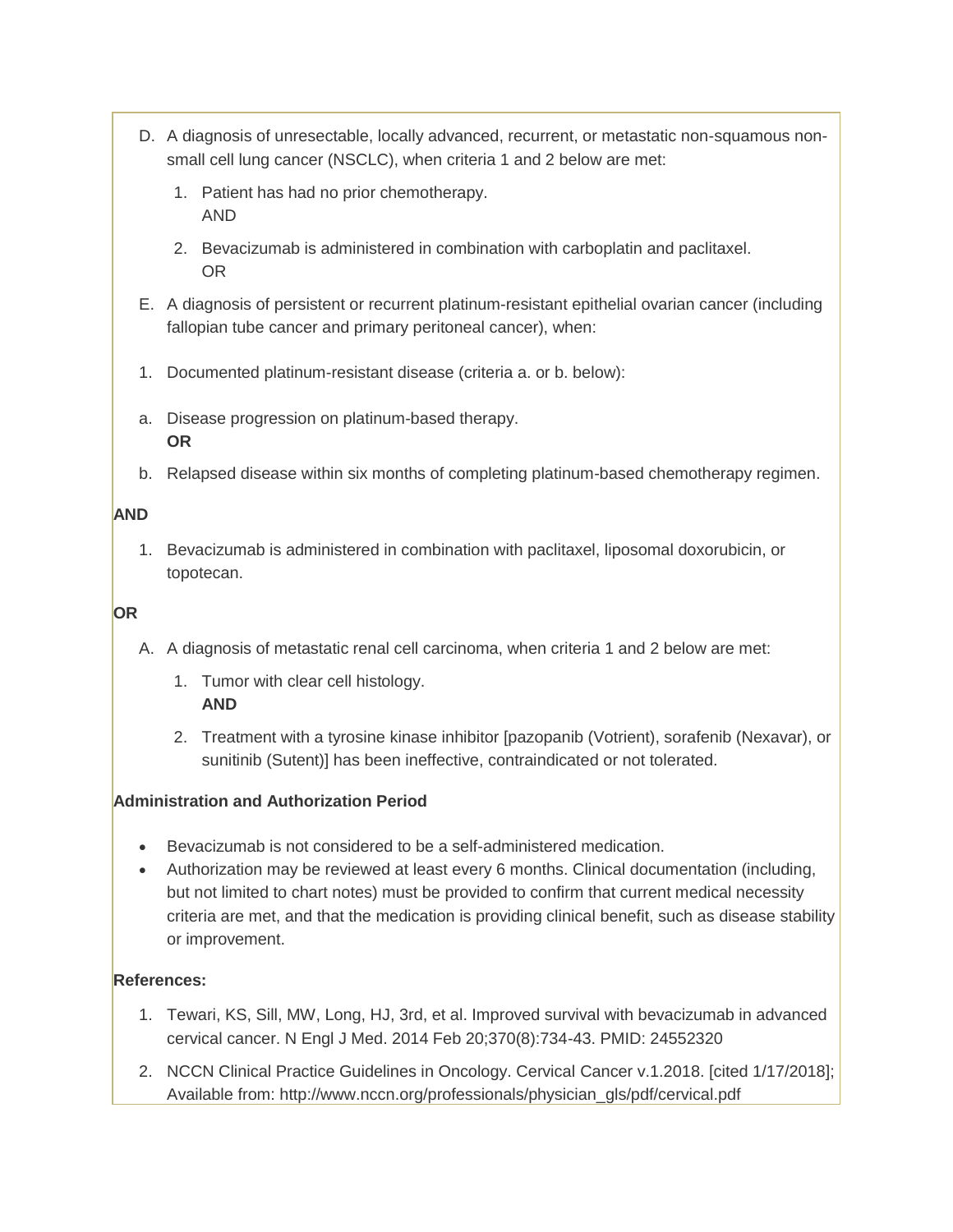- 3. Hurwitz, H, Fehrenbacher, L, Novotny, W, et al. Bevacizumab plus irinotecan, fluorouracil, and leucovorin for metastatic colorectal cancer. N Engl J Med. 2004 Jun 3;350(23):2335-42. PMID: 15175435
- 4. Giantonio, BJ, Catalano, PJ, Meropol, NJ, et al. Bevacizumab in combination with oxaliplatin, fluorouracil, and leucovorin (FOLFOX4) for previously treated metastatic colorectal cancer: results from the Eastern Cooperative Oncology Group Study E3200. J Clin Oncol. 2007 Apr 20;25(12):1539-44. PMID: 17442997
- 5. Saltz, LB, Clarke, S, Diaz-Rubio, E, et al. Bevacizumab in combination with oxaliplatinbased chemotherapy as first-line therapy in metastatic colorectal cancer: a randomized phase III study. J Clin Oncol. 2008 Apr 20;26(12):2013-9. PMID: 18421054
- 6. de Gramont, A, Van Cutsem, E, Schmoll, HJ, et al. Bevacizumab plus oxaliplatin-based chemotherapy as adjuvant treatment for colon cancer (AVANT): a phase 3 randomised controlled trial. Lancet Oncol. 2012 Dec;13(12):1225-33. PMID: 23168362
- 7. NCCN Clinical Practice Guidelines in Oncology. Colon Cancer v.2.2017. [cited 1/17/2018]; Available from: http://www.nccn.org/professionals/physician\_gls/pdf/colon.pdf
- 8. Friedman, HS, Prados, MD, Wen, PY, et al. Bevacizumab alone and in combination with irinotecan in recurrent glioblastoma. J Clin Oncol. 2009 Oct 1;27(28):4733-40. PMID: 19720927
- 9. NCCN Clinical Practice Guidelines in Oncology. Central Nervous System Cancers v.1.2017. [cited 1/17/2018]; Available from: http://www.nccn.org/professionals/physician\_gls/pdf/cns.pdf
- 10. Chinot, OL, Wick, W, Mason, W, et al. Bevacizumab plus radiotherapy-temozolomide for newly diagnosed glioblastoma. N Engl J Med. 2014 Feb 20;370(8):709-22. PMID: 24552318
- 11. Gilbert, MR, Dignam, JJ, Armstrong, TS, et al. A randomized trial of bevacizumab for newly diagnosed glioblastoma. N Engl J Med. 2014 Feb 20;370(8):699-708. PMID: 24552317
- 12. Taphoorn, MJ, Henriksson, R, Bottomley, A, et al. Health-Related Quality of Life in a Randomized Phase III Study of Bevacizumab, Temozolomide, and Radiotherapy in Newly Diagnosed Glioblastoma. J Clin Oncol. 2015 Jul 1;33(19):2166-75. PMID: 26014298
- 13. Sandler, A, Gray, R, Perry, MC, et al. Paclitaxel-carboplatin alone or with bevacizumab for non-small-cell lung cancer. N Engl J Med. 2006 Dec 14;355(24):2542-50. PMID: 17167137
- 14. Reck, M, von Pawel, J, Zatloukal, P, et al. Phase III trial of cisplatin plus gemcitabine with either placebo or bevacizumab as first-line therapy for nonsquamous non-small-cell lung cancer: AVAil. J Clin Oncol. 2009 Mar 10;27(8):1227-34. PMID: 19188680
- 15. Kotsakis, A, Kentepozidis, N, Emmanouilidis, C, et al. Sequential administration of vinorelbine plus cisplatin and bevacizumab followed by docetaxel plus gemcitabine and bevacizumab compared to docetaxel plus cisplatin and bevacizumab regimen as first-line therapy for advanced or metastatic non-squamous non-small cell lung cancer: A multicenter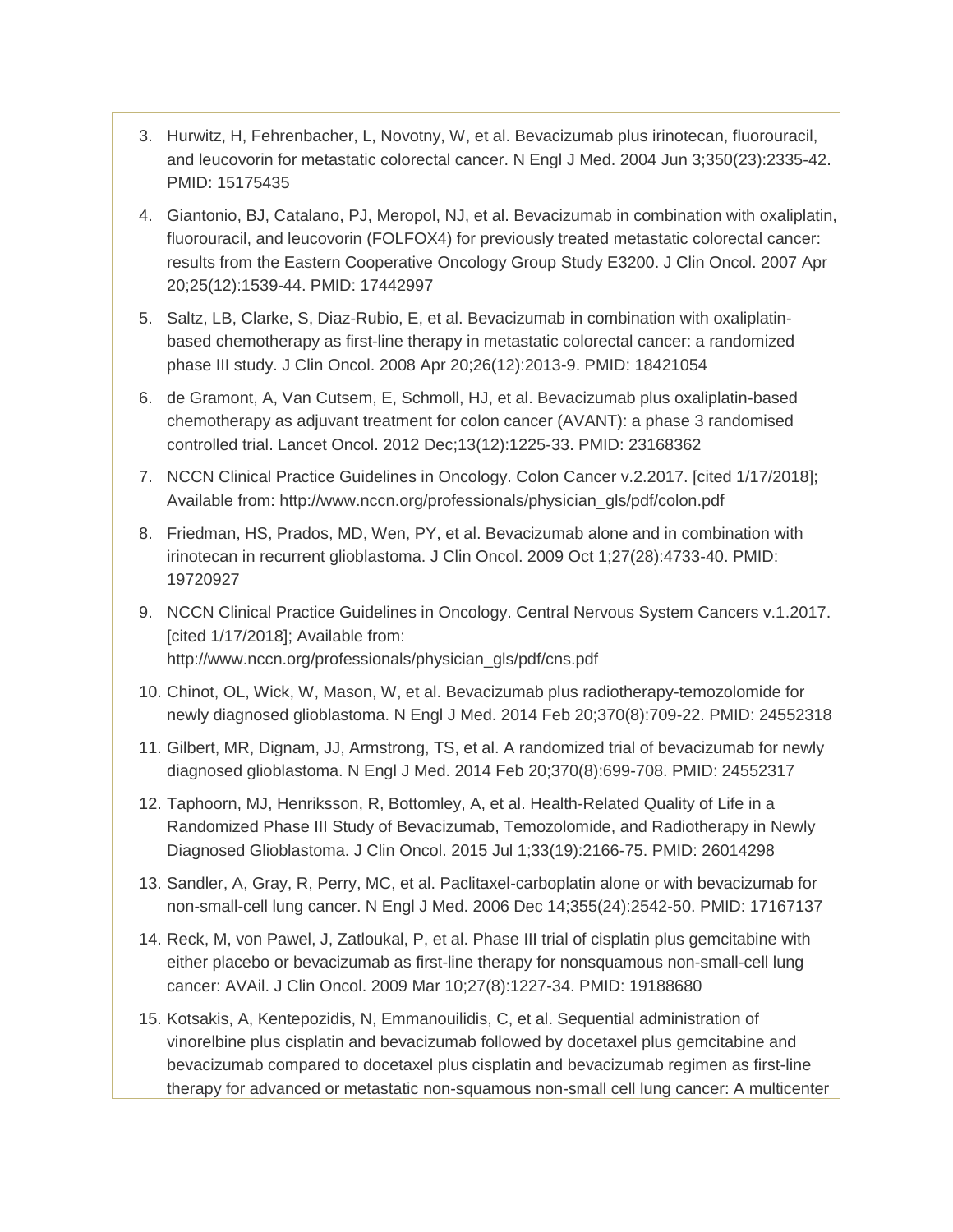randomized phase II trial of the Hellenic Oncology Research Group (HORG). Lung Cancer. 2015 Apr;88(1):57-62. PMID: 25662596

- 16. 16.NCCN Clinical Practice Guidelines in Oncology. Non-Small Cell Lung Cancer v.2.2018. [cited 1/17/2018]; Available from: http://www.nccn.org/professionals/physician\_gls/pdf/nscl.pdf
- 17. Patel, JD, Socinski, MA, Garon, EB, et al. PointBreak: a randomized phase III study of pemetrexed plus carboplatin and bevacizumab followed by maintenance pemetrexed and bevacizumab versus paclitaxel plus carboplatin and bevacizumab followed by maintenance bevacizumab in patients with stage IIIB or IV nonsquamous non-small-cell lung cancer. J Clin Oncol. 2013 Dec 1;31(34):4349-57. PMID: 24145346
- 18. Barlesi, F, Scherpereel, A, Gorbunova, V, et al. Maintenance bevacizumab-pemetrexed after first-line cisplatin-pemetrexed-bevacizumab for advanced nonsquamous nonsmall-cell lung cancer: updated survival analysis of the AVAPERL (MO22089) randomized phase III trial. Ann Oncol. 2014 May;25(5):1044-52. PMID: 24585722
- 19. Barlesi, F, Scherpereel, A, Rittmeyer, A, et al. Randomized phase III trial of maintenance bevacizumab with or without pemetrexed after first-line induction with bevacizumab, cisplatin, and pemetrexed in advanced nonsquamous non-small-cell lung cancer: AVAPERL (MO22089). J Clin Oncol. 2013 Aug 20;31(24):3004-11. PMID: 23835708
- 20. Johnson, BE, Kabbinavar, F, Fehrenbacher, L, et al. ATLAS: randomized, double-blind, placebo-controlled, phase IIIB trial comparing bevacizumab therapy with or without erlotinib, after completion of chemotherapy, with bevacizumab for first-line treatment of advanced nonsmall-cell lung cancer. J Clin Oncol. 2013 Nov 1;31(31):3926-34. PMID: 24101054
- 21. Rini, BI, Halabi, S, Rosenberg, JE, et al. Bevacizumab plus interferon alfa compared with interferon alfa monotherapy in patients with metastatic renal cell carcinoma: CALGB 90206. J Clin Oncol. 2008 Nov 20;26(33):5422-8. PMID: 18936475
- 22. Escudier, B, Pluzanska, A, Koralewski, P, et al. Bevacizumab plus interferon alfa-2a for treatment of metastatic renal cell carcinoma: a randomised, double-blind phase III trial. Lancet. 2007 Dec 22;370(9605):2103-11. PMID: 18156031
- 23. NCCN Clinical Practice Guidelines in Oncology. Kidney Cancer v.2.2018. [cited 1/17/2018]; Available from: http://www.nccn.org/professionals/physician\_gls/pdf/kidney.pdf
- 24. Perren, TJ, Swart, AM, Pfisterer, J, et al. A phase 3 trial of bevacizumab in ovarian cancer. N Engl J Med. Dec 29;365(26):2484-96. PMID: 22204725
- 25. Burger, RA, Brady, MF, Bookman, MA, et al. Incorporation of bevacizumab in the primary treatment of ovarian cancer (GOG-0218). N Engl J Med. Dec 29;365(26):2473-83. PMID: 22204724
- 26. Oza, AM, Cook, AD, Pfisterer, J, et al. Standard chemotherapy with or without bevacizumab for women with newly diagnosed ovarian cancer (ICON7): overall survival results of a phase 3 randomised trial. Lancet Oncol. 2015 Aug;16(8):928-36. PMID: 26115797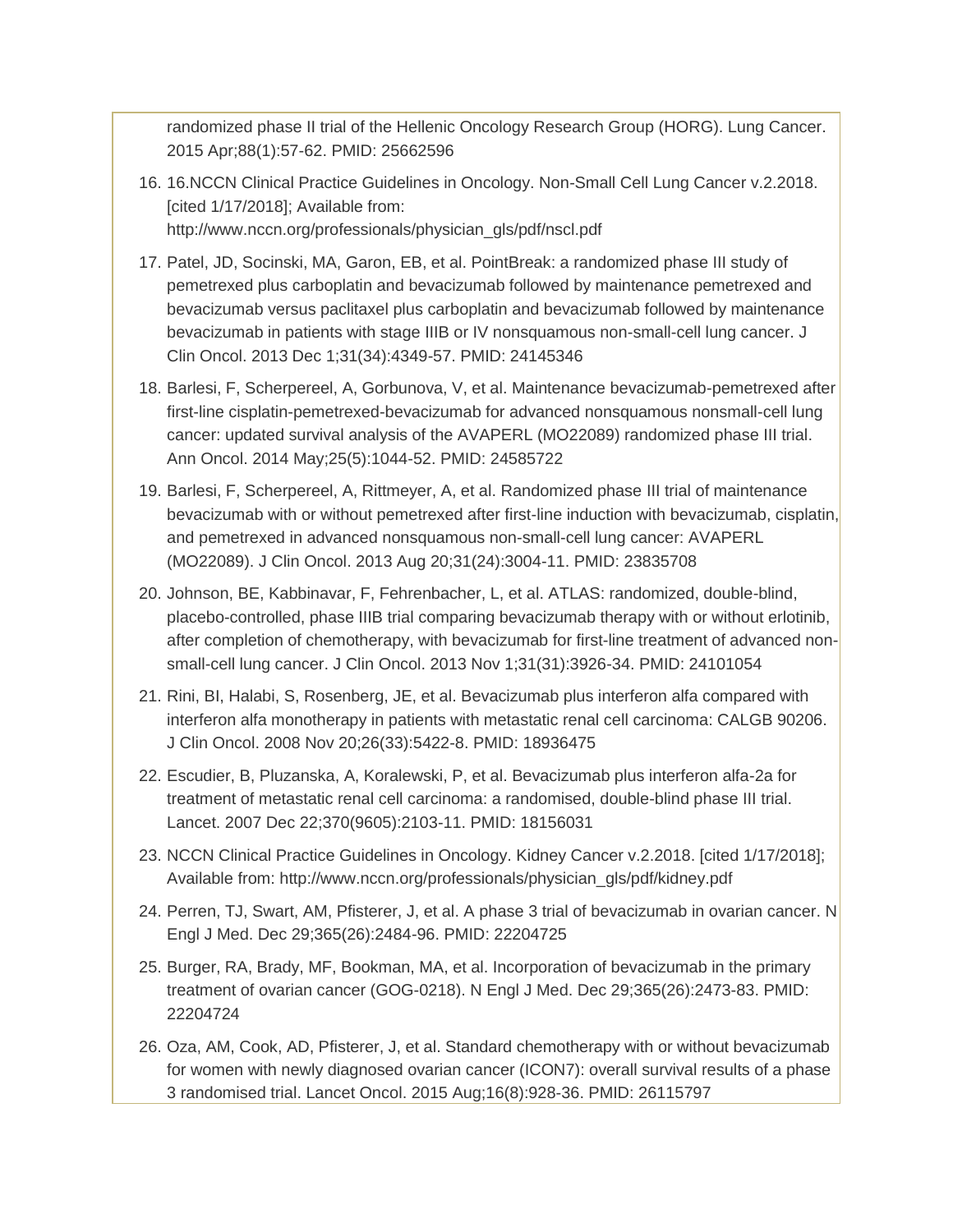- 27. Stark, D, Nankivell, M, Pujade-Lauraine, E, et al. Standard chemotherapy with or without bevacizumab in advanced ovarian cancer: quality-of-life outcomes from the International Collaboration on Ovarian Neoplasms (ICON7) phase 3 randomised trial. Lancet Oncol. 2013 Mar;14(3):236-43. PMID: 23333117
- 28. NCCN Clinical Practice Guidelines in Oncology. Ovarian Cancer v.2.2018. [cited 11/9/2018]; Available from: http://www.nccn.org/professionals/physician\_gls/pdf/ovarian.pdf
- 29. Aghajanian, C, Blank, SV, Goff, BA, et al. OCEANS: a randomized, double-blind, placebocontrolled phase III trial of chemotherapy with or without bevacizumab in patients with platinum-sensitive recurrent epithelial ovarian, primary peritoneal, or fallopian tube cancer. J Clin Oncol. 2012;30:2039-45. PMID: 22529265
- 30. Aghajanian, C, Goff, B, Nycum, LR, Wang, YV, Husain, A, Blank, SV. Final overall survival and safety analysis of OCEANS, a phase 3 trial of chemotherapy with or without bevacizumab in patients with platinum-sensitive recurrent ovarian cancer. Gynecologic oncology. 2015 Oct;139(1):10-6. PMID: 26271155
- 31. Pujade-Lauraine E, Hilpert F, Weber B, Reuss A, Poveda A, et al. AURELIA: A randomized phase III trial evaluating bevacizumab (BEV) plus chemotherapy (CT) for platinum (PT) resistant recurrent ovarian cancer (OC). J Clin Oncol 30, 2012 (suppl; abstr LBA5002^).
- 32. Miller, K, Wang, M, Gralow, J, et al. Paclitaxel plus bevacizumab versus paclitaxel alone for metastatic breast cancer. N Engl J Med. 2007 Dec 27;357(26):2666-76. PMID: 18160686
- 33. Miller, KD, Chap, LI, Holmes, FA, et al. Randomized phase III trial of capecitabine compared with bevacizumab plus capecitabine in patients with previously treated metastatic breast cancer. J Clin Oncol. 2005 Feb 1;23(4):792-9. PMID: 15681523
- 34. Gianni, L, Romieu, GH, Lichinitser, M, et al. AVEREL: a randomized phase III Trial evaluating bevacizumab in combination with docetaxel and trastuzumab as first-line therapy for HER2-positive locally recurrent/metastatic breast cancer. J Clin Oncol. 2013 May 10;31(14):1719-25. PMID: 23569311
- 35. NCCN Clinical Practice Guidelines in Oncology. Breast Cancer v.3.2017. [cited 1/17/2018]; Available from: http://www.nccn.org/professionals/physician\_gls/pdf/breast.pdf
- 36. von Minckwitz, G, Schneeweiss, A, Loibl, S, et al. Neoadjuvant carboplatin in patients with triple-negative and HER2-positive early breast cancer (GeparSixto; GBG 66): a randomised phase 2 trial. Lancet Oncol. 2014 Jun;15(7):747-56. PMID: 24794243
- 37. Sikov, WM, Berry, DA, Perou, CM, et al. Impact of the addition of carboplatin and/or bevacizumab to neoadjuvant once-per-week paclitaxel followed by dose-dense doxorubicin and cyclophosphamide on pathologic complete response rates in stage II to III triple-negative breast cancer: CALGB 40603 (Alliance). J Clin Oncol. 2015 Jan 1;33(1):13-21. PMID: 25092775
- 38. Rugo, HS, Barry, WT, Moreno-Aspitia, A, et al. Randomized Phase III Trial of Paclitaxel Once Per Week Compared With Nanoparticle Albumin-Bound Nab-Paclitaxel Once Per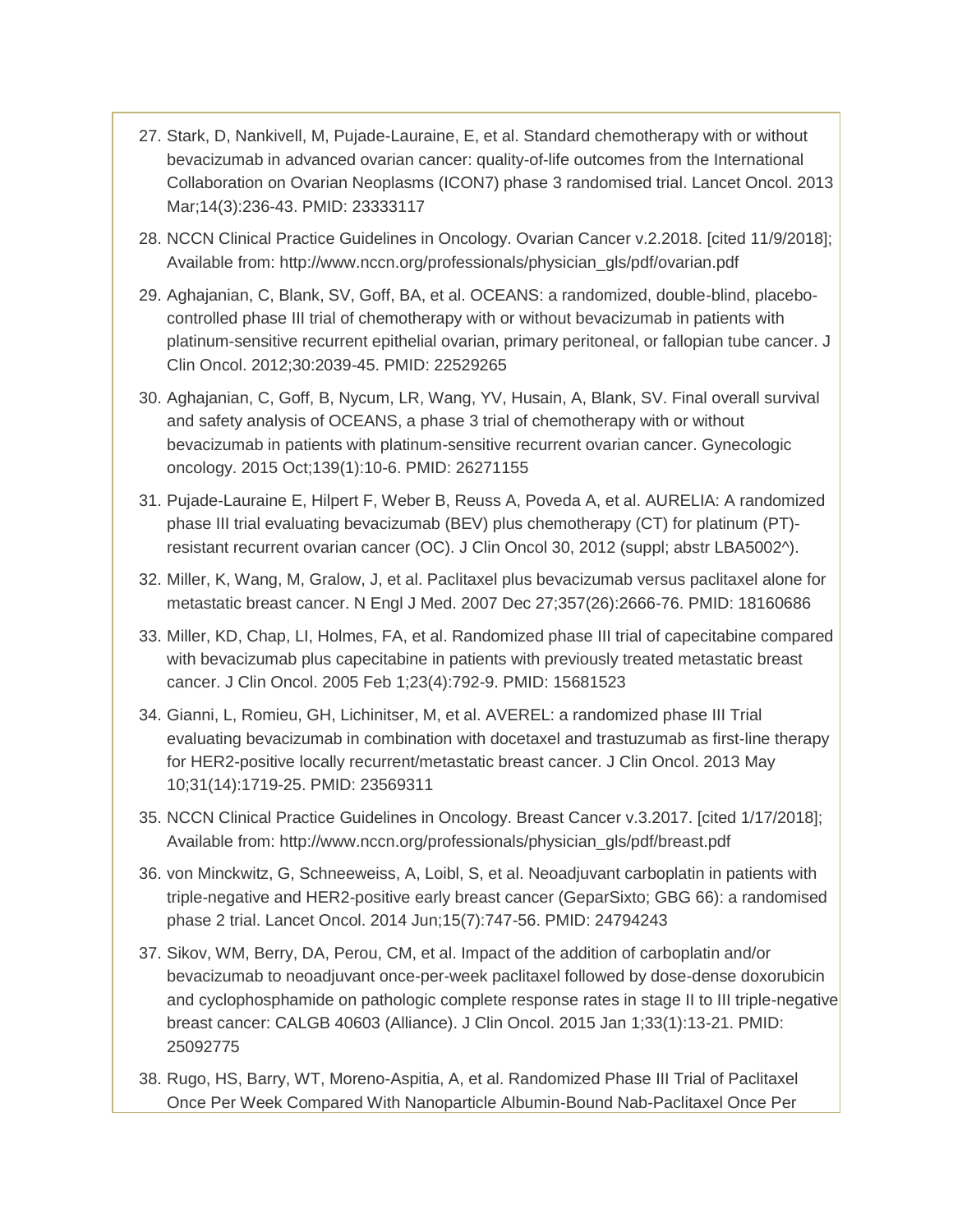Week or Ixabepilone With Bevacizumab As First-Line Chemotherapy for Locally Recurrent or Metastatic Breast Cancer: CALGB 40502/NCCTG N063H (Alliance). J Clin Oncol. 2015 Jul 20;33(21):2361-9. PMID: 26056183

- 39. Lubner, SJ, Mahoney, MR, Kolesar, JL, et al. Report of a multicenter phase II trial testing a combination of biweekly bevacizumab and daily erlotinib in patients with unresectable biliary cancer: a phase II Consortium study. J Clin Oncol. 2010 Jul 20;28(21):3491-7. PMID: 20530271
- 40. Zhu, AX, Meyerhardt, JA, Blaszkowsky, LS, et al. Efficacy and safety of gemcitabine, oxaliplatin, and bevacizumab in advanced biliary-tract cancers and correlation of changes in 18-fluorodeoxyglucose PET with clinical outcome: a phase 2 study. Lancet Oncol. 2010 Jan;11(1):48-54. PMID: 19932054
- 41. Shen, L, Li, J, Xu, J, et al. Bevacizumab plus capecitabine and cisplatin in Chinese patients with inoperable locally advanced or metastatic gastric or gastroesophageal junction cancer: randomized, double-blind, phase III study (AVATAR study). Gastric cancer : official journal of the International Gastric Cancer Association and the Japanese Gastric Cancer Association. 2015 Jan;18(1):168-76. PMID: 24557418
- 42. NCCN Clinical Practice Guidelines in Oncology. Malignant Pleural Mesothelioma v.2.2017. [cited 1/17/2018]; Available from: [http://www.nccn.org/professionals/physician\\_gls/pdf/mpm.pdf](http://www.nccn.org/professionals/physician_gls/pdf/mpm.pdf)
- 43. Corrie, PG, Marshall, A, Dunn, JA, et al. Adjuvant bevacizumab in patients with melanoma at high risk of recurrence (AVAST-M): preplanned interim results from a multicentre, openlabel, randomised controlled phase 3 study. Lancet Oncol. 2014 May;15(6):620-30. PMID: 24745696
- 44. Van Cutsem, E, Vervenne, WL, Bennouna, J, et al. Phase III trial of bevacizumab in combination with gemcitabine and erlotinib in patients with metastatic pancreatic cancer. J Clin Oncol. 2009 May 1;27(13):2231-7. PMID: 19307500
- 45. National Comprehensive Cancer Network (NCCN); Compendium. (updated periodically). [cited 11/9/2018]; Available from: http://www.nccn.org/professionals/drug\_compendium/content/contents.asp
- 46. NCCN Clinical Practice Guidelines in Oncology. Soft Tissue Sarcoma v.1.2018. [cited 1/17/2018]; Available from: http://www.nccn.org/professionals/physician\_gls/pdf/sarcoma.pdf
- 47. Kelly, WK, Halabi, S, Carducci, M, et al. Randomized, double-blind, placebo-controlled phase III trial comparing docetaxel and prednisone with or without bevacizumab in men with metastatic castration-resistant prostate cancer: CALGB 90401. J Clin Oncol. 2012 May 1;30(13):1534-40. PMID: 22454414
- 48. Aghajanian, C, Sill, MW, Darcy, KM, et al. Phase II trial of bevacizumab in recurrent or persistent endometrial cancer: a Gynecologic Oncology Group study. J Clin Oncol. 2011 Jun 1;29(16):2259-65. PMID: 21537039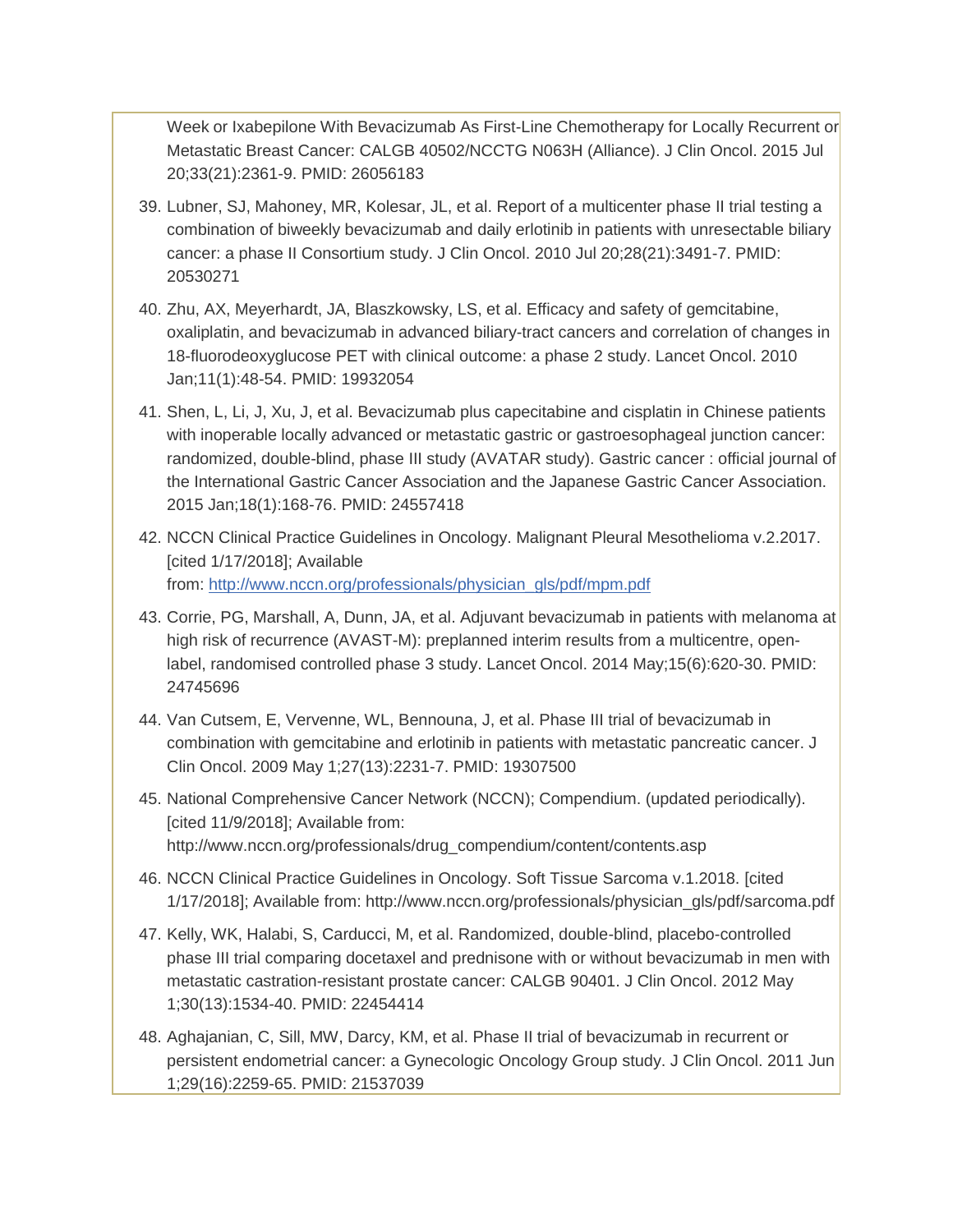- 49. Alvarez, EA, Brady, WE, Walker, JL, et al. Phase II trial of combination bevacizumab and temsirolimus in the treatment of recurrent or persistent endometrial carcinoma: a Gynecologic Oncology Group study. Gynecologic oncology. 2013 Apr;129(1):22-7. PMID: 23262204
- 50. Simpkins, F, Drake, R, Escobar, PF, Nutter, B, Rasool, N, Rose, PG. A phase II trial of paclitaxel, carboplatin, and bevacizumab in advanced and recurrent endometrial carcinoma (EMCA). Gynecologic oncology. 2015 Feb;136(2):240-5. PMID: 25485782
- 51. NCCN Clinical Practice Guidelines in Oncology. Uterine Neoplasms v.1.2019. [cited 11/9/2018]; Available from: http://www.nccn.org/professionals/physician\_gls/pdf/uterine.pdf
- 52. Hensley, ML, Miller, A, O'Malley, DM, et al. Randomized phase III trial of gemcitabine plus docetaxel plus bevacizumab or placebo as first-line treatment for metastatic uterine leiomyosarcoma: an NRG Oncology/Gynecologic Oncology Group study. J Clin Oncol. 2015 Apr 1;33(10):1180-5. PMID: 25713428
- 53. Boothe, D, Young, R, Yamada, Y, Prager, A, Chan, T, Beal, K. Bevacizumab as a treatment for radiation necrosis of brain metastases post stereotactic radiosurgery. Neuro-oncology. 2013 Sep;15(9):1257-63. PMID: 23814264
- 54. Gonzalez, J, Kumar, AJ, Conrad, CA, Levin, VA. Effect of bevacizumab on radiation necrosis of the brain. Int J Radiat Oncol Biol Phys. 2007 Feb 1;67(2):323-6. PMID: 17236958
- 55. Sadraei, NH, Dahiya, S, Chao, ST, et al. Treatment of Cerebral Radiation Necrosis With Bevacizumab: The Cleveland Clinic Experience. American journal of clinical oncology. 2013 Jun 24. PMID: 23799286
- 56. Lubelski, D, Abdullah, KG, Weil, RJ, Marko, NF. Bevacizumab for radiation necrosis following treatment of high grade glioma: a systematic review of the literature. Journal of neuro-oncology. 2013 Dec;115(3):317-22. PMID: 24005770
- 57. Avastin (bevacizumab) [package insert]. South San Francisco, CA: Genentech, Inc.; June 2018.
- 58. Martin, DF, Maguire, MG, Ying, GS, Grunwald, JE, Fine, SL, Jaffe, GJ. Ranibizumab and bevacizumab for neovascular age-related macular degeneration. N Engl J Med. May 19;364(20):1897-908. PMID: 21526923
- 59. Micromedex (electronic version, updated periodically). Greenwood Village, CO, USA: Truven Health Analytics.
- 60. Zalcman G, Mazieres J, Margery J, et al., French Cooperative Thoracic Intergroup (IFCT). Bevacizumab for newly diagnosed pleural mesothelioma in the Mesothelioma Avastin Cisplatin Pemetrexed Study (MAPS): a randomised, controlled, open-label, phase 3 trial. Lancet. 2016 Apr 2;387(10026):1405-14. Epub 2015 Dec 21. PMID:26719230.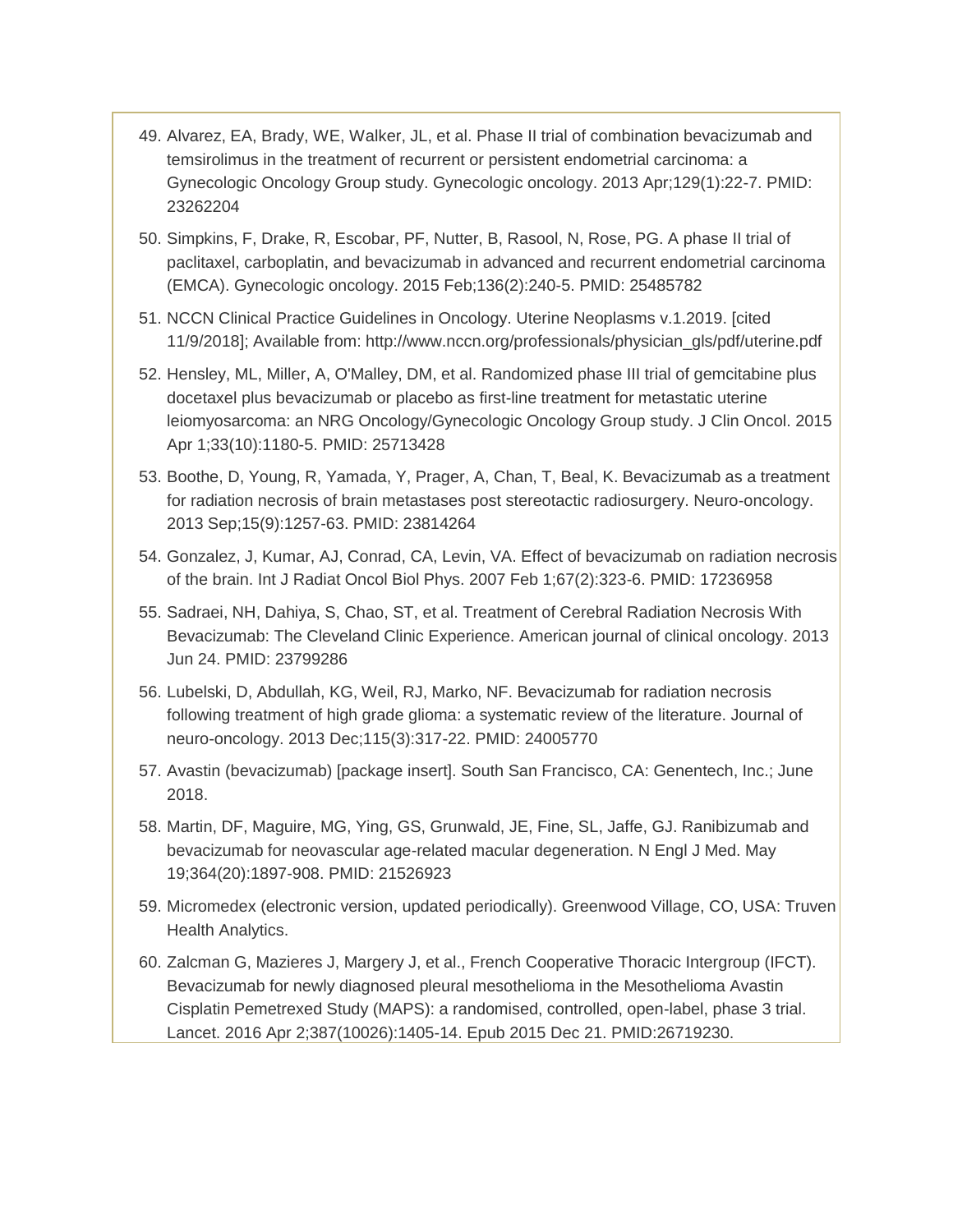- 61. Kindler HL, Karrison TG, Gandara DR, et al. Multicenter, double-blind, placebo-controlled, randomized phase II trial of gemcitabine/cisplatin plus bevacizumab or placebo in patients with malignant mesothelioma. J Clin Oncol. 2012 Jul 10;30(20):2509-15. PMID: 22665541.
- 62. Takeda M, Yamanaka T, Seto T, et al. Bevacizumab beyond disease progression after firstline treatment with bevacizumab plus chemotherapy in advanced nonsquamous non-small cell lung cancer (West Japan Oncology Group 5910L): An open-label, randomized, phase 2 trial. Cancer. 2016 Apr 1;122(7):1050-9. PMID: 26828788
- 63. Karayama M, Maintenance therapy with pemetrexed and bevacizumab versus pemetrexed monotherapy after induction therapy with carboplatin, pemetrexed, and bevacizumab in patients with advanced non-squamous non small cell lung cancer. Eur J Cancer. 2016 May;58:30-7. PMID: 26922170.
- 64. Coleman RL, Brady MF, Herzog et. al. Bevacizumab and paclitaxel-carboplatin chemotherapy and secondary cytoreduction in recurrent, platinum-sensitive ovarian cancer (NRG Oncology/Gynecologic Oncology Group study GOG-0213): a multicentre, open-label, randomised, phase 3 trial. Lancet Oncol. 2017 Jun;18(6):779-791. PMID: 28438473.
- 65. Tiseo M, Boni L, Ambrosio F, et al. Italian, Multicenter, Phase III, Randomized Study of Cisplatin Plus Etoposide With or Without Bevacizumab as First-Line Treatment in Extensive-Disease Small-Cell Lung Cancer: The GOIRC-AIFA FARM6PMFJM Trial. J Clin Oncol. 2017 Apr 20;35(12):1281-1287. PMID: 28135143.
- 66. Kerr RS, Love S, Segelov E, et al. Adjuvant capecitabine plus bevacizumab versus capecitabine alone in patients with colorectal cancer (QUASAR 2): an open-label, randomised phase 3 trial. Lancet Oncol. 2016 Nov;17(11):1543-1557. PMID: 27660192
- 67. MVASI (bevacizumab-awwb) [package insert]. Thousand Oaks, CA: Amgen, Inc.; September 2017.
- 68. Rose PG, Ali S, Moslemi-Kebria M, Simpkins F. Paclitaxel, Carboplatin, and Bevacizumab in Advanced and Recurrent Endometrial Carcinoma. Int J Gynecol Cancer. 2017 Mar;27(3):452-458. doi: 10.1097/IGC.0000000000000891. PubMed PMID: 28187088
- 69. Socinski MA, et al; IMpower150 Study Group. Atezolizumab for First-Line Treatment of Metastatic Nonsquamous NSCLC. N Engl J Med. 2018 Jun 14;378(24):2288-2301. doi:10.1056/NEJMoa1716948. Epub 2018 Jun 4. PubMed PMID: 29863955
- 70. Herbst RS, et al. Cetuximab plus carboplatin and paclitaxel with or without bevacizumab versus carboplatin and paclitaxel with or without bevacizumab in advanced NSCLC (SWOG S0819): a randomised, phase 3 study. Lancet Oncol. 2018 Jan;19(1):101-114. doi: 10.1016/S1470-2045(17)30694-0. Epub 2017 Nov 20. PubMed PMID: 29169877; PubMed Central PMCID: PMC5847342.
- 71. Wakelee HA, et al; ECOG-ACRIN. Adjuvant chemotherapy with or without bevacizumab in patients with resected non-small-cell lung cancer (E1505): an open-label, multicentre,